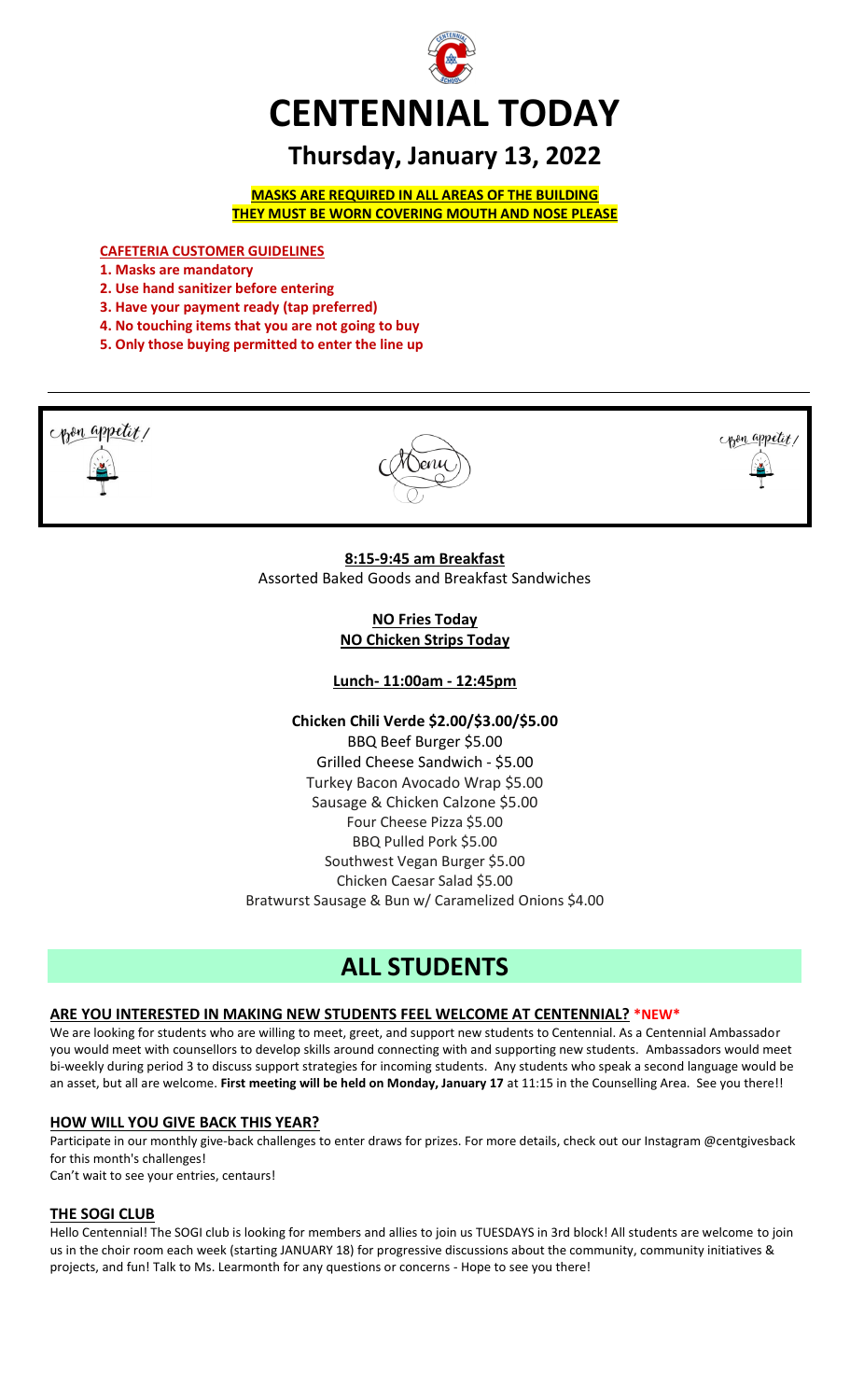#### **LIBRARY SEATING LIMIT**

Starting this week, and likely at least until Omicron has run its course, the library is reducing seating capacity to 50 percent as we did last school year. This means, for example, no more than two people per table in the classroom area, and no seating on the floor of the Fiction Room, in the stacks, or on the stairs. It is very likely that the library will hit 50 percent early in Period 3, so if you want to study in the library, it would be best to come right away. Once we reach our seating limit, the doors will be closed until there is space. Note: You cannot come in and 'reserve' seats by leaving bags or books on them. If you leave after the doors have been closed, you may not be able to get in again until the end of the block. Thank you for your co-operation.

## **BLACK EXCELLENCE DAY JANUARY 14\*NEW\***

**EXCELLENCE** 

Black Excellence Day is a day to acknowledge the civil rights struggle of Black and racialized Canadians and celebrate Black achievements in Canadian society. To show your support and solidarity please wear black clothing to school on Friday. To learn more please visit the display in the corridor outside of room E204 or scan the QR code.



# **GRADE 12'S**

# **CCCCENTRE** Visit the online Centennial Career Centre Page **HERE**



# **THE CAREER CENTRE IS ON INSTAGRAM – follow us @cent43careercentre**

# **SFU STEM WORKSHOPS for high school students - Jan/Feb**

#### **STEM Speaker Series - Computer Science\*NEW\***

Date: Jan 22, 2022 (Saturday) Time: 1:00-2:00 pm Delivery: Online via Zoom Grade: 9-12 Cost: **Free** Sign-up link: <http://websurvey.sfu.ca/survey/416725881>



SIMON FRASER UNIVERSITY

#### **Python for Data Science - Spring 2022\*NEW\***

Date: Feb 26, Mar 5, 12, & 19, 2022 (every Saturday) Time: 1:00-2:30 pm Delivery: Online via Zoom Grade: 9-12 Cost: **Free** Sign-up link: <http://websurvey.sfu.ca/survey/416822222>

#### **UBC DEADLINE EXTENSION\*NEW\***

Planning to [apply to UBC](https://ssc.adm.ubc.ca/sscportal/apply.xhtml) this week[? INFO](https://you.ubc.ca/applying-ubc/blog/dates-and-deadlines/application-deadline-extension/#:~:text=Planning%20to%20apply%20to%20UBC,Time%20to%20submit%20your%20application) Because this year's application deadline falls on a Saturday (January 15), UBC has extended the date to make sure we're available to answer all your last-minute questions. Deadline extended to **Monday, January 17 at 11:59 p.m. PST.**

#### **MYBLUEPRINT/SCOTIABANK SCHOLARSHIP WEBINAR**

**January 17th @ 1pm via zoom.** Get info on the Scotiabank scholarships as well as a SCHOLARSHIP SEARCH webinar hosted by Janet MacDonald from MycampusGPS. Registe[r http://education.myblueprint.ca/find-scholarships2022/](http://education.myblueprint.ca/find-scholarships2022/)

#### **SOROPTOMIST TRICITIES LOCAL AWARDS FOR YOUNG WOMEN – DUE JANUARY 15th, 2021**

#### **Bea Kelly Teen Volunteer Award**

Eligible applicants are **young women** who:

• are currently in grade 12

- are planning to attend an accredited post-secondary institution after graduation
- have had significant and noteworthy accomplishments as volunteers
- live or attend school in the Tri-Cities area: Coquitlam, Port Coquitlam, Port Moody, Anmore or Belcarra

Fillable application here:<https://soroptimisttricities.org/wp-content/uploads/2021/09/bk-award-application-writeable-2021.pdf>

#### **Ruby Award**

- Through professional or personal efforts, are making extraordinary difference in the lives of women or girls
- Worked to improve the lives of women or girls
- Work has had a significant impact, and also inspires and encourages other women
- **Application Form:** [https://soroptimisttricities.org/wp-content/uploads/2021/11/rubyawardnominationform-writeable-](https://soroptimisttricities.org/wp-content/uploads/2021/11/rubyawardnominationform-writeable-2021-2022.pdf)[2021-2022.pdf](https://soroptimisttricities.org/wp-content/uploads/2021/11/rubyawardnominationform-writeable-2021-2022.pdf)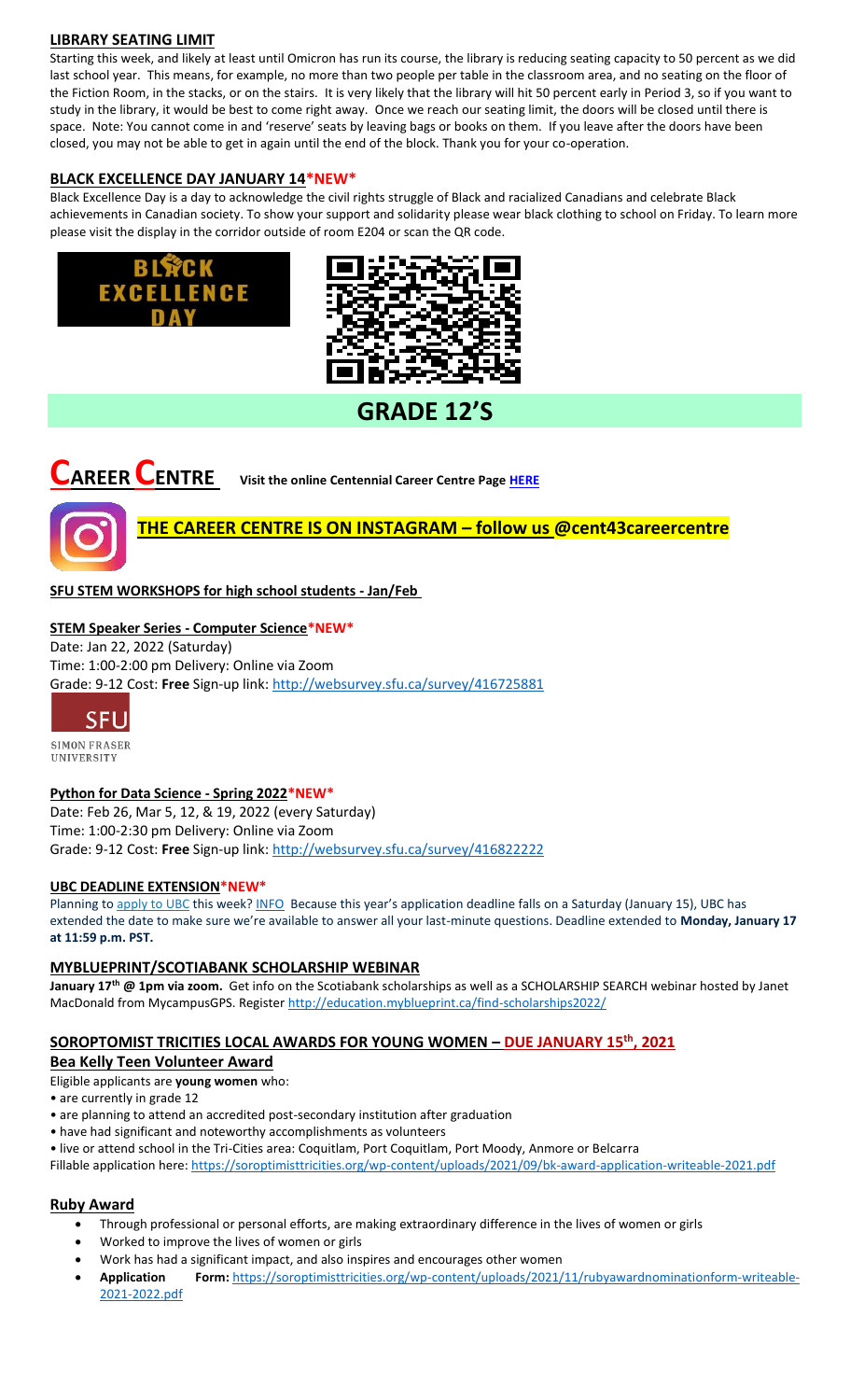#### **YOUTH TRANSFORMING SOCIETY LEADERSHIP VOLUNTEER OPPORTUNITIES (GR. 9 – 11) \*NEW\***

We are recruiting **Event Coordinators** and **Executive Team Members.** These positions are volunteer leadership positions that require a 1-year commitment. Position descriptions can be found on our website. The descriptions are also attached to this email. Please see attached a **poster** for your use. To fill out an **application form,** students can visit our website:<http://www.youthtransformingsociety.org/get-involved/>

The **application deadline** is **Monday January 17, 2022 at 11:59pm.**

#### **SPEAT ENTRANCE SCHOLARSHIP Due Jan 15/22**

\$1,000 award for current grade 12 student entering engineering or technology. Involvement in the Indo-Canadian Community and Financial need considered, winner to provide volunteer hours. Visit[: https://speatbc.org/scholarship/](https://speatbc.org/scholarship/)

#### **STEAM HORIZON AWARDS – Due Jan 15**

A prestigious award of 25K for a high school student entering a STEAM program with 80% average. Additional achievements required. Visit[: https://steamhorizonawards.ca/](https://steamhorizonawards.ca/)

#### **SIKH HERITAGE BC – NEW SCHOLARSHIPS FOR 2022**

New for 2022 <https://www.sikhheritagemonthbc.ca/scholarships>

Sikh Heritage BC has established **five \$1,000** scholarships **(ARTS, LEADERSHIP, COMMUNITY SERVICE, ATHLETICS, ACADEMIC ACHEIVEMENT)** to provide funding for post-secondary to students residing in British Columbia at the time of the application. This scholarship is available to anyone that is attending a Post-Secondary Institute in September 2022 **regardless of their ethnicity, religion, or status**. **Preference, however, will be given to those that will be completing high school in June 2022.** Application PDF: [https://static1.squarespace.com/static/5bea36a15b409bb66b248749/t/61a002fbc0ee18237429c5fb/16378764784](https://static1.squarespace.com/static/5bea36a15b409bb66b248749/t/61a002fbc0ee18237429c5fb/1637876478463/Scholarship+Application.pdf) [63/Scholarship+Application.pdf](https://static1.squarespace.com/static/5bea36a15b409bb66b248749/t/61a002fbc0ee18237429c5fb/1637876478463/Scholarship+Application.pdf)

## **STEM SPEAKER SERIES - SFU**

**January 22, 2022 | Grade 9-12**

The STEM Speaker Series provides secondary school students with the opportunity to meet and interact with university students, faculty members, and/or working professionals in STEM fields.

For our January talk, SFU's Dr. Igor Shinkar will introduce the field of computer science, focusing on a topic known as **computational complexity**.

# [REGISTER HERE](https://trk.cp20.com/click/cgl6-2hmnwy-tavp2y-g4wswz82/)

#### **Post-Secondary BC INFO - 1st Year University Admission for current HS students applying for September**

**UBC:** Admission deadline for all programs is January 15th, 2022. +

**Literacy Assessment:** BC high school students graduating in June 2022 who receive a UBC offer of admission will be required to demonstrate a "Proficient" level of performance on the Grade 12 Literacy Assessment to maintain their offer of admission. This requirement must be completed by June 30, and final results are due by the end of July. Applicants who do not achieve a "Proficient" on the assessment will have their offer of admission reviewed on a case-by-case basis.

**SFU:** High school applicants can apply from October 1, 2021 - January 31, 2022. All high school courses to be used in the admission evaluation process (whether completed online or in-person) must be completed by June 30, 2022.

**UVIC:** Application deadline for all programs [except Nursing] is now **January 31, 2022**

**UNBC:** Early Entrance Awards Application deadline is January 15, 2022. Direct-entry program application deadlines range from February 1, 2022, to March 31, 2022.

**CAPILANO**: Refer to [www.capilanou.ca/programs](http://www.capilanou.ca/programs) for information on program deadlines

**QUEST:** Recommended application deadline is **February 15, 2022**. Quest will continue to process applications on a rolling basis after this date until the class is full.

**Emily Carr University of Art + Design**: Admission deadline is **January 15** to all programs. Given the circumstances of COVID-19, we will do everything we can to ensure applicants are evaluated fairly and flexibly. *In regard to Quarter System, please ensure applicants send their grade 11 transcripts which we will use to evaluate academic eligibility.*

#### **CVC STUDENT VOLUNTEER SURVEY RESULTS**



Thanks to all who participated in the survey. The results are posted on the job board and [here](https://www.sd43.bc.ca/school/centennial/ProgramsServices/CareerCentre/experiences/Pages/default.aspx#/=)

#### **PAID EMPLOYMENT- SNOW SHOVELLING**

Local elderly couple seeks snow shoveling. Sidewalk and driveway (LOCATED @Blue Mountain on Como Lake Avenue) Approximately \$30 per visit. Call Mark at (604) 617-6983.

#### **JANUARY ADMISSION AND SCHOLARSHIP DEADLINES**

Please be sure to check scholarship and application deadlines ASAP. January is a very busy Month.

Updates: CMOLIK deadline extended (17<sup>th</sup>). SFU Uggla Scholarship is open.

Deadlines: Beedie Luminaries (13<sup>th</sup>), Soroptimist (15<sup>th</sup>), BC Excellence & Schulich Leader (19<sup>th</sup>). Visit the Career Centre [HERE](https://www.sd43.bc.ca/school/centennial/ProgramsServices/CareerCentre/financeawards/Pages/default.aspx#/=) Admission Deadlines: U of T January 13<sup>th</sup> for most programs, UBC January 15<sup>th</sup>, SFU January 31<sup>st</sup>, UVIC January 31<sup>st</sup>, ECUAD January  $15<sup>th</sup>$ .

#### **CMOLIK FOUNDATION SCHOLARSHIPS** DEADLINE FOR NOMINATION EXTENDED

Awards of up to \$40,000. (Centennial students have won in 2019 and 2020) One nominee per school. Please review the full criteria <https://www.thecmolikfoundation.com/scholarships/> then: 1. Speak to your counsellor or Mrs. HW. 2. Submit copy of application with parts A & outline answer for part B (200 words per question only) by January 17<sup>TH</sup> BY 3:15 PM to Mrs. HW or your counsellor. Deadline Jan. 17/22